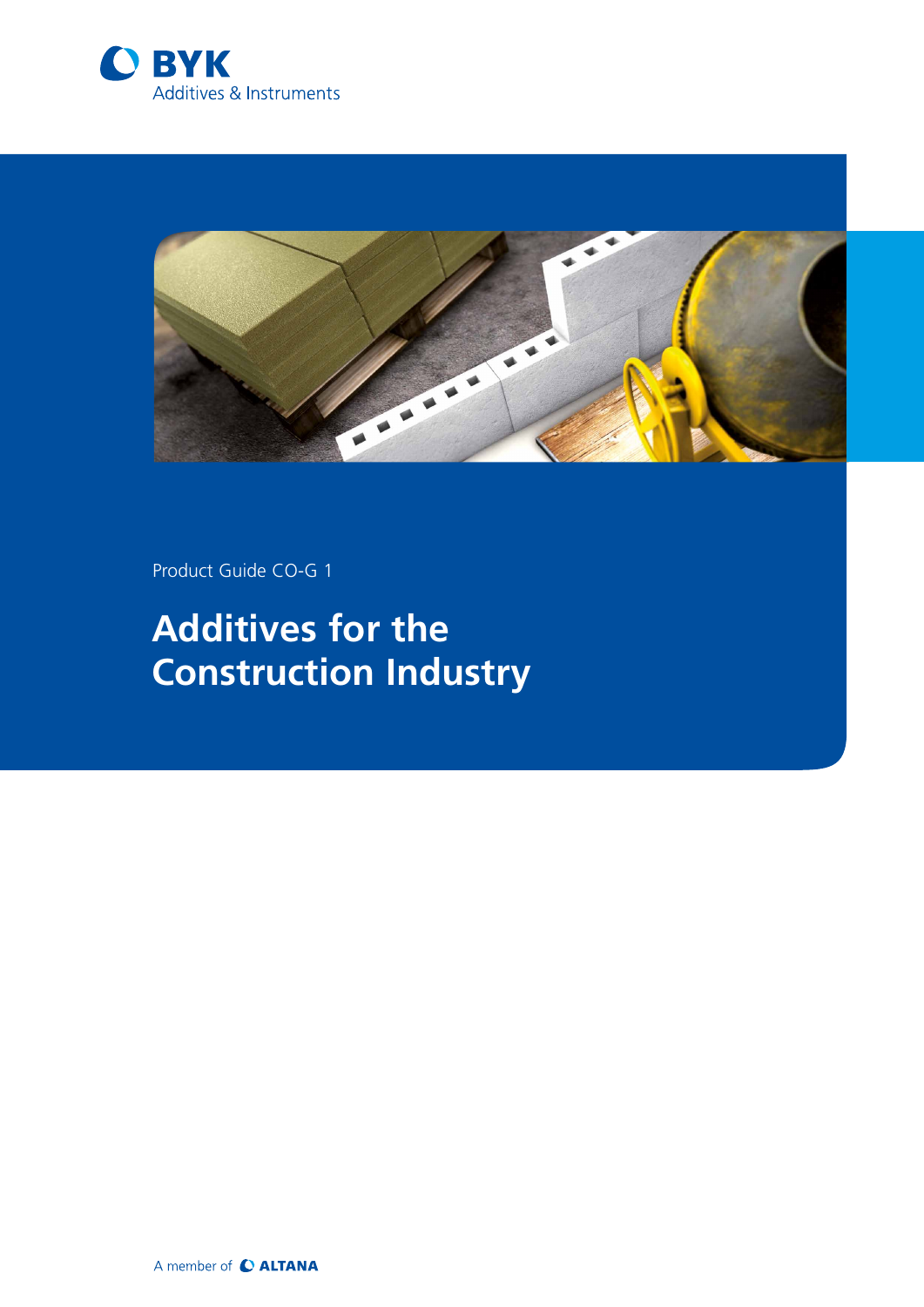# **Additives for the Construction Industry**

Whether in your personal domain at home, in the infrastructure of bridges and roads, or at work – construction chemical products are everywhere and indispensable in today's world. Construction materials have a long history. Today's demands on the construction industry for increasingly modern and longer lasting solutions are producing more and more new materials and technologies.

BYK is your competent technology partner for additives for construction materials and supports its customers and partners in the development and optimization of high-quality construction materials and industry products. Additives make it possible to specifically optimize the processing properties and the functionality of construction formulations and make these easier for processors to use.

By using rheology additives, processors can specifically adjust the thixotropic or pseudoplastic properties of the relevant construction material formulation. Wetting and dispersing agents help to disperse fillers and pigments, to reduce viscosity to achieve a higher degree of filling, and to prevent sedimentation.



The group of defoamers helps to reduce foam or the level of air voids in the binder systems, thereby contributing towards optimizing the leveling or surface properties.

BYK, with its construction material lab equipped with state-of-the-art measurement technology and air conditioning, offers the possibility of devising customized application solutions for and with its customers and raw material suppliers. Moreover, it offers the possibility of developing new and innovative products.



**BYK develops more than just additives for construction formulations – we develop customer solutions. Find out more on the following pages.**

# **Contents**

| Concrete and Cement Products                      | Page  | 3       |
|---------------------------------------------------|-------|---------|
| Polymer Concrete                                  | Page  | 4       |
| Additives for Construction Adhesives              | Pages | $5 - 6$ |
| Mortar and Modifications                          | Pages | $6 - 8$ |
| <b>Bitumen</b>                                    | Page  | 9       |
| Concrete Protection                               | Page  | 9       |
| Defoamers for Three-pack Self-leveling PU Systems | Page  | 10      |
| Plastics (Liquid Plastics)                        | Page  | 11      |
| Additional Information                            | Page  | 11      |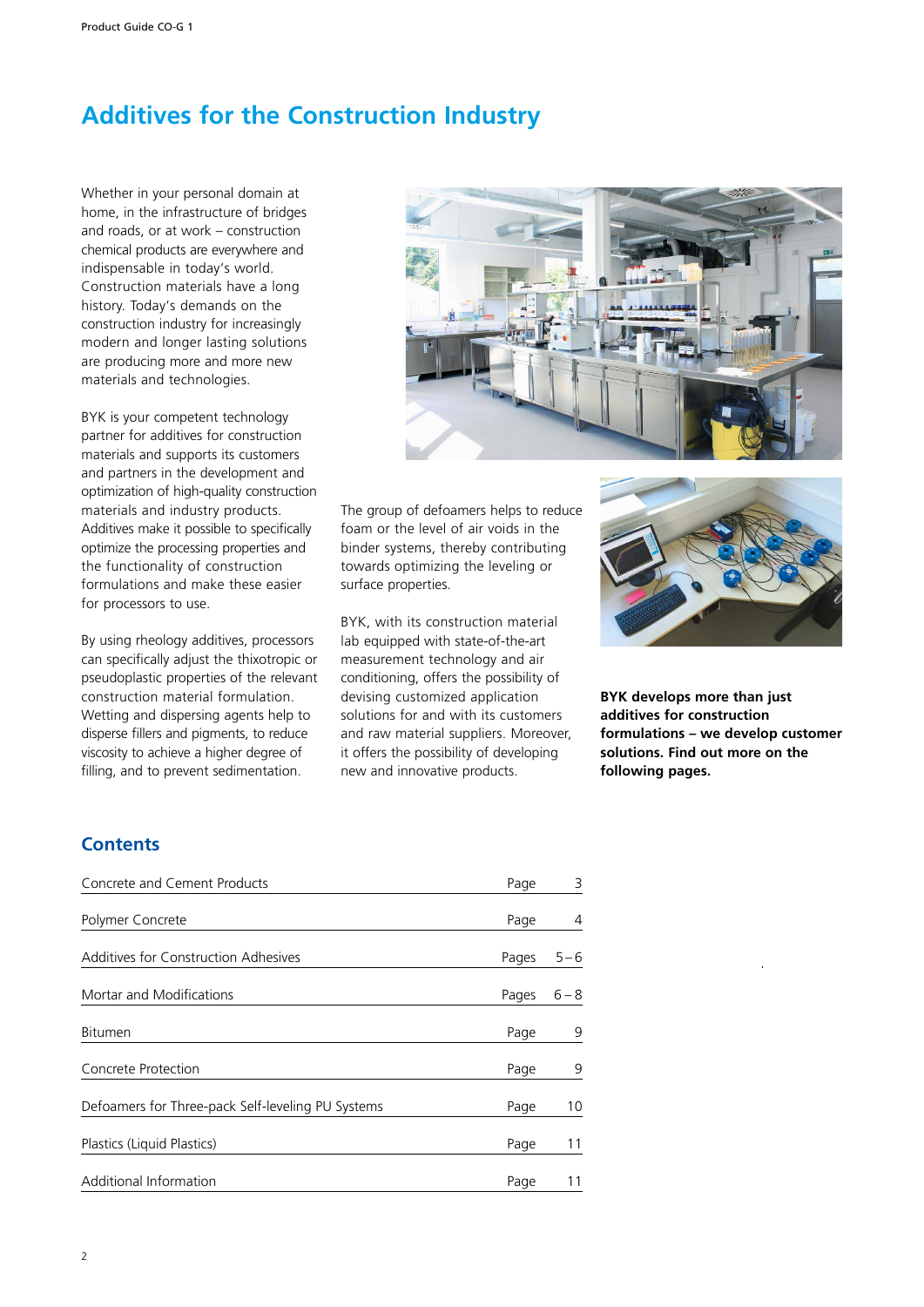# **Concrete and Cement Products**

## **Additives for Concrete and Cement Products**

| <b>Defoamers</b>                        | Liquid                | <b>BYK-012</b><br><b>BYK-1610</b><br><b>BYK-1640</b> |          |
|-----------------------------------------|-----------------------|------------------------------------------------------|----------|
|                                         | Powder                | <b>BYK-1690 SD</b><br><b>BYK-1691 SD</b>             |          |
| <b>Wetting and Dispersing Additives</b> |                       | <b>BYK-154</b><br>DISPERBYK-199<br>DISPERBYK-190     |          |
| Rheology                                |                       | <b>OPTIBENT-MF</b><br>OPTIBENT-987                   |          |
| <b>First recommendation</b>             | Second recommendation |                                                      | figure 1 |

Cement and concrete are mineral binders and building materials, respectively, that are primarily used in building shells, in road infrastructure or large-scale projects such as bridges. The respective additives are likewise utilized in the OEM and DIY sector but also in ad-mix.

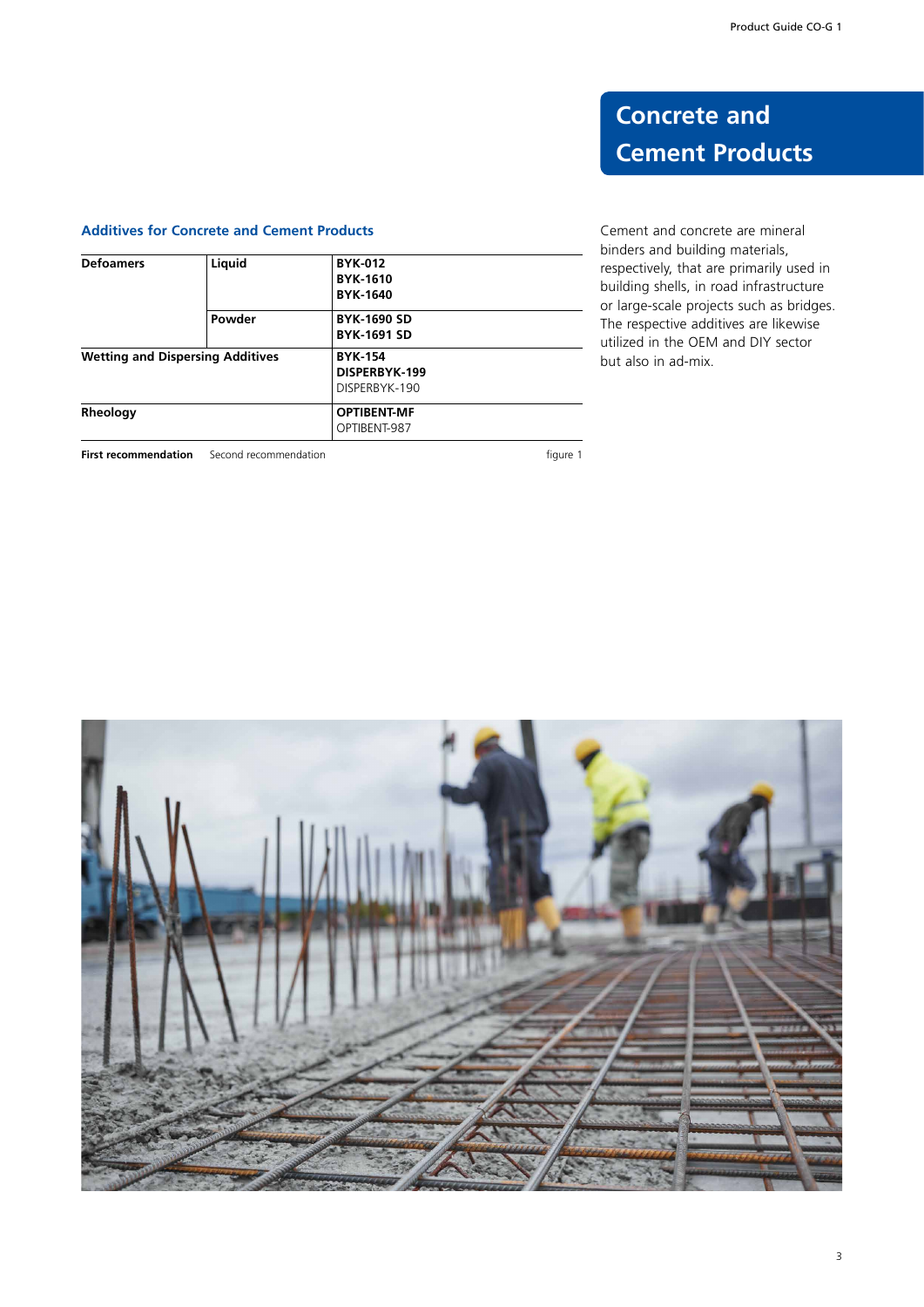# **Polymer Concrete**

Filled, radical curing systems like polymer concrete must be able to withstand tremendous loads. Primary fields of application are tubes, channels, machine beds, basins, etc. Thus their mechanical properties – such as flexural strength, compressive strength, tensile strength and impact resistance – affect their quality directly. BYK-C 8000 improves these key characteristics by up to 50%. This impressive figure is achieved by means of a totally new mode of action. Normally, the filler is only mechanically embedded in between the resin. BYK-C 8000, however, creates genuine chemical bonds between resin and filler. The mechanical strength achieved in this manner can even allow the thickness of components to be reduced without any loss of quality, thereby saving considerable costs. At the same time, BYK-C 8000 improves the processing properties of the filled resin by reducing the viscosity.

### **Benefits**

- Improvement of mechanical properties
- Low dosage
- Handling is simple add the additive shortly before curing

## **Additives for Polymer Concrete**

| <b>Coupling Agent to Increase</b><br><b>Mechanical Properties</b>         | BYK-C 8000 |
|---------------------------------------------------------------------------|------------|
| <b>Wetting and Dispersing Additives for</b><br><b>Viscosity Reduction</b> | BYK-W 909  |

figure 2

### **Increase of Flexural Strength in Polymer Concrete**



figure 3

#### **Mode of Action**



figure 4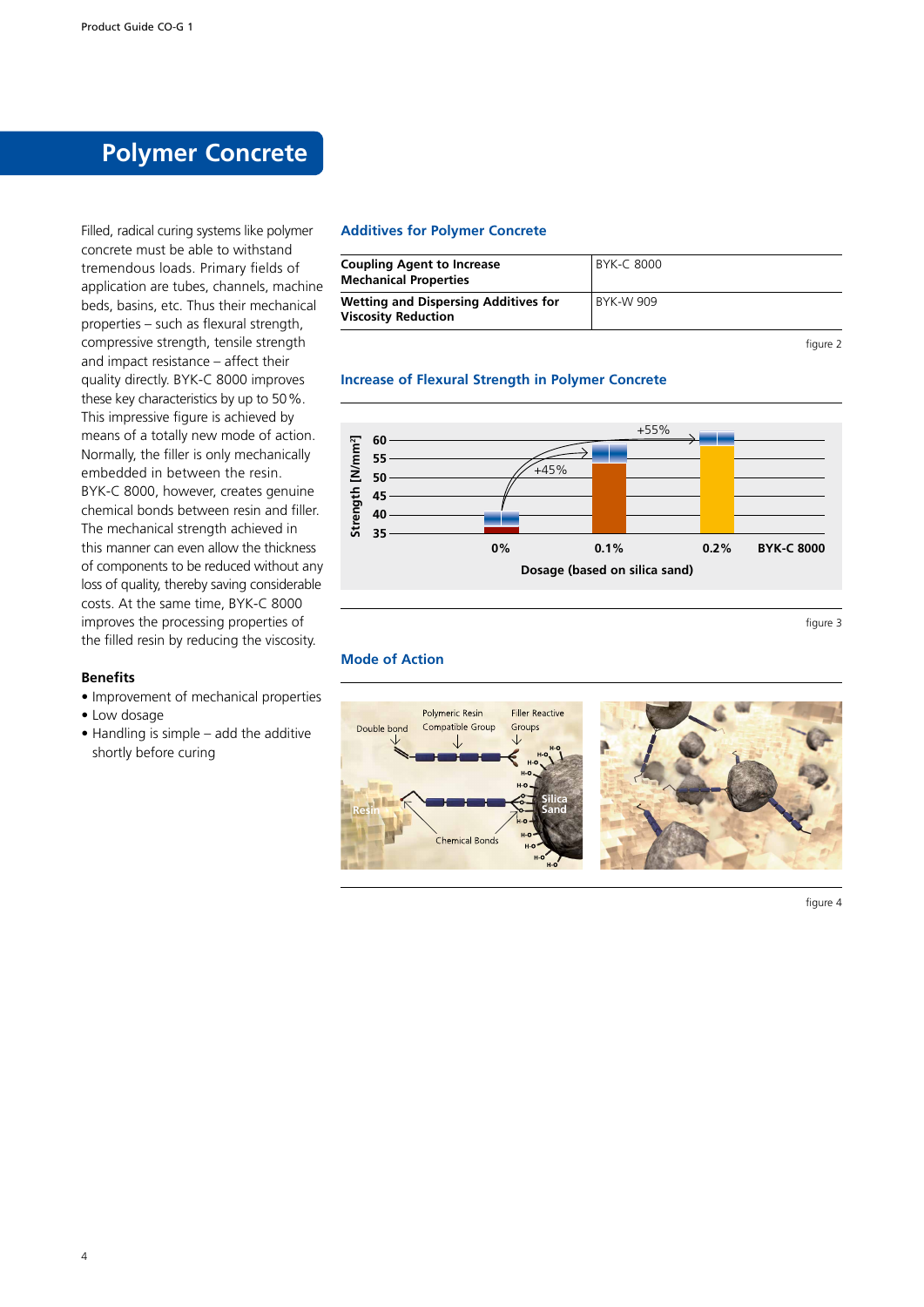Generally speaking, construction adhesives involve all products in which bonding is required, including all types of flooring as well as wall coverings such as wallpaper, tiles, and paneling. BYK is your competent technology partner when it comes to adhesives and improving their properties. BYK understands the language of the

adhesive market. Sealants are used to fill and seal joints of any type. For this reason, they must exhibit good application behavior (e.g. anti-sagging tendency), have good extension properties and no impact on the other adjacent products. A distinction is drawn here between reactive and physical drying systems.

# **Additives for Construction Adhesives**

| <b>Defoamers</b> | Substrate | <b>Rheology Control</b> |                           | Wetting & Dispersing          |                                                      |                   | <b>Electrical &amp;</b>        |
|------------------|-----------|-------------------------|---------------------------|-------------------------------|------------------------------------------------------|-------------------|--------------------------------|
|                  | Wetting   | Anti-settling           | l Structural<br>Viscosity | Viscosity<br><b>Reduction</b> | Viscosity<br><b>Reduction &amp;</b><br>Anti-settlina | Anti-<br>settlina | <b>Thermal</b><br>Conductivity |

#### **Solvent-borne/Solvent-free Systems**

| Polyurethane | Silicone:               | Silicone: | <b>BYK-7410 ET</b> | <b>BYK-430</b> | <b>BYK-W 969</b> | <b>BYK-W 980</b> | <b>BYK-W 961</b> |  |
|--------------|-------------------------|-----------|--------------------|----------------|------------------|------------------|------------------|--|
|              | <b>BYK-067 A</b>        | BYK-333*  | GARAMITE-1958      | GARAMITE-7303  | <b>BYK-W 985</b> | BYK-W 966        | BYK-P 105*       |  |
|              | BYK-088                 | BYK-378*  |                    |                | BYK-9076*        |                  |                  |  |
|              |                         | BYK-307*  | With fumed silica: |                | DISPERBYK-118    |                  |                  |  |
|              | Silicone-free:          |           | <b>BYK R 606*</b>  |                | DISPERBYK-2152*  |                  |                  |  |
|              | BYK-1794*               |           | BYK-R 605          |                |                  |                  |                  |  |
|              | BYK A 535*              |           |                    |                |                  |                  |                  |  |
| Epoxy        | Silicone:               | Silicone: | <b>BYK-7410 ET</b> | <b>BYK-430</b> | <b>BYK-W 985</b> | <b>BYK-W 980</b> | <b>BYK-W 940</b> |  |
|              | <b>BYK-A 525</b>        | BYK-333*  | GARAMITE-1958      | BYK-431        | BYK-W 969        | BYK-W 966        |                  |  |
|              | BYK-A 530               | BYK-378*  |                    | GARAMITE-7303  | BYK-W 996        |                  |                  |  |
|              |                         | BYK-307*  | With fumed silica: | GARAMITE-7305  | BYK-W 9010*      |                  |                  |  |
|              | Silicone-free:          | BYK-310   | <b>BYK-R 607</b>   |                | DISPERBYK-118    |                  |                  |  |
|              | <b>BYK-A 550</b>        |           | BYK-R 606*         |                | DISPERBYK-2152*  |                  |                  |  |
|              | BYK-A 535*              |           |                    |                |                  |                  |                  |  |
| Acrylic      | Silicone:               | Silicone: | <b>BYK-7410 ET</b> | <b>BYK-430</b> | <b>BYK-W 969</b> | <b>BYK-W 980</b> | BYK-P 105*       |  |
|              | <b>BYK-067 A</b>        | BYK-333*  | GARAMITE-1958      | BYK-431        |                  | BYK-W 966        | BYK-W 940        |  |
|              |                         | BYK-378*  |                    | GARAMITE-7303  |                  |                  |                  |  |
|              | Silicone-free: BYK-307* |           | With fumed silica: | GARAMITE-7305  |                  |                  |                  |  |
|              | <b>BYK-A 515</b>        |           | <b>BYK R 606*</b>  |                |                  |                  |                  |  |
|              |                         |           | BYK-R 605          |                |                  |                  |                  |  |

### **Aqueous Systems**

| Silicone:       | Silicone:       | <b>BYK-7420 ES</b> | <b>BYK-425</b>                  | Inorganic fillers/pigments:    | CARBOBYK-9810 |
|-----------------|-----------------|--------------------|---------------------------------|--------------------------------|---------------|
| BYK-093*        | <b>BYK-349*</b> |                    | LAPONITE-SL 25   LAPONITE-SL 25 | ANTI-TERRA-250                 |               |
| BYK-094*        | BYK-3455*       | OPTIGEL-WX         | OPTIGEL-WA                      | <b>BYK-154</b>                 |               |
| BYK-022*        | BYK-348*        |                    |                                 | DISPERBYK-199                  |               |
| BYK-028*        |                 | High shear         | High shear                      | DISPERBYK-2015                 |               |
|                 | Silicone-free:  | thickener:         | thickener:                      |                                |               |
| Silicone-free:  | <b>BYK-3410</b> | OPTIFLO-T 1000     | <b>OPTIFLO-T 1000</b>           | Organic pigments/carbon black: |               |
| <b>BYK-1640</b> | BYK-DYNWET 800  |                    |                                 | DISPERBYK-191*                 |               |
| BYK-014*        |                 |                    |                                 | DISPERBYK-2015                 |               |
| BYK-012*        |                 |                    |                                 |                                |               |
| BYK-016*        |                 |                    |                                 |                                |               |
|                 |                 |                    |                                 |                                |               |
| Mineral oil:    |                 |                    |                                 |                                |               |
| <b>BYK-037</b>  |                 |                    |                                 |                                |               |
| BYK-039         |                 |                    |                                 |                                |               |

### **Radiation Curing Systems**

| Silicone:<br><b>BYK-067 A</b><br><b>BYK-088</b>              | Silicone:<br><b>BYK 377*</b><br><b>BYK-UV 3500*</b> | <b>BYK-7410 ET</b><br><b>BYK-7411 ES</b> | BYK-430<br><b>BYK 431</b> | Inorganic fillers/pigments:<br><b>BYK-W 9010*</b>                                      |  |
|--------------------------------------------------------------|-----------------------------------------------------|------------------------------------------|---------------------------|----------------------------------------------------------------------------------------|--|
| Silicone-free:<br>BYK-1790*<br><b>BYK-1791</b><br>BYK-A 535* |                                                     |                                          |                           | Organic pigments/carbon black:<br><b>DISPERBYK-168</b><br>BYK-9077*<br>DISPERBYK-2008* |  |

**First recommendation** Second recommendation **Second recommendation figure 5 figure 5** 

\* High solid additives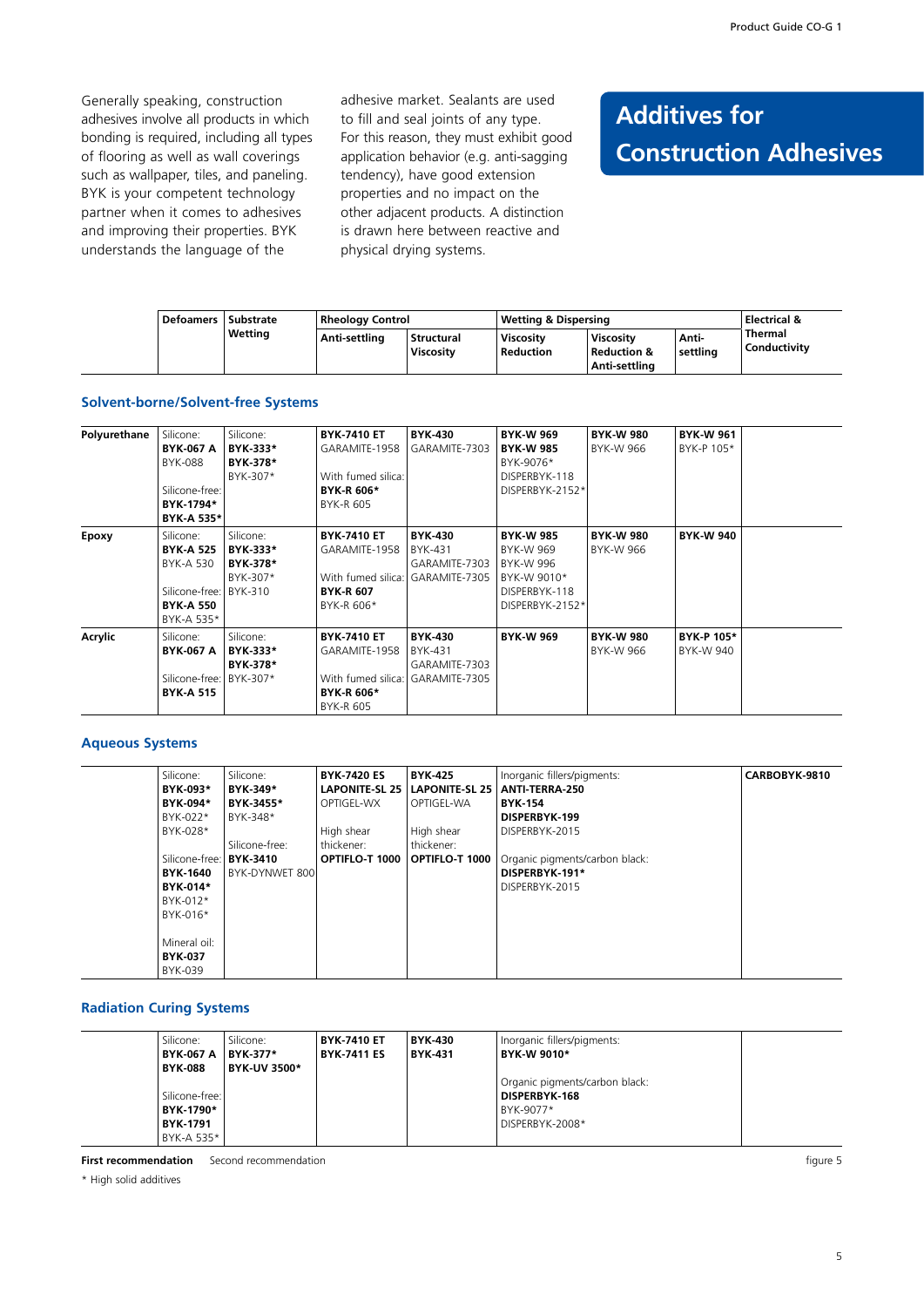# **Additives for Construction Adhesives**

## **Tile Adhesives**

| Rheology,                          | <b>OPTIGEL-WA</b> |  |
|------------------------------------|-------------------|--|
| <b>Dispersion Adhesives</b>        | <b>OPTIGEL-WM</b> |  |
|                                    | OPTIBENT-987      |  |
| Rheology,                          | OPTIBENT-602      |  |
| <b>Cementitious Tile Adhesives</b> | OPTIBENT-1056     |  |
|                                    | OPTIBENT-6042     |  |

**First recommendation** Second recommendation **First recommendation** figure 6

## **Putties**

| Rheology | OPTIBENT-987 |
|----------|--------------|
|          | OPTIGEL-WM   |

**First recommendation** Second recommendation **figure 7** 

# **Mortar and Modifications**

This category includes all products such as screed, tile grout, joint mortar, and any type of engineered mortar and plaster.

### **Additives for Mortar and Modifications (Pasty Systems)**

| <b>Defoamers</b>                        | <b>BYK-1610</b> |
|-----------------------------------------|-----------------|
|                                         | <b>BYK-1640</b> |
|                                         | BYK-012         |
| <b>Wetting and Dispersing Additives</b> | BYK-154         |
|                                         | BYK-155/35      |
|                                         | DISPERBYK-199   |
| Rheology                                | OPTIGEL-WA      |
|                                         | OPTIGEL-WM      |
|                                         | OPTIGEL-WX      |

**First recommendation** Second recommendation **figure 8**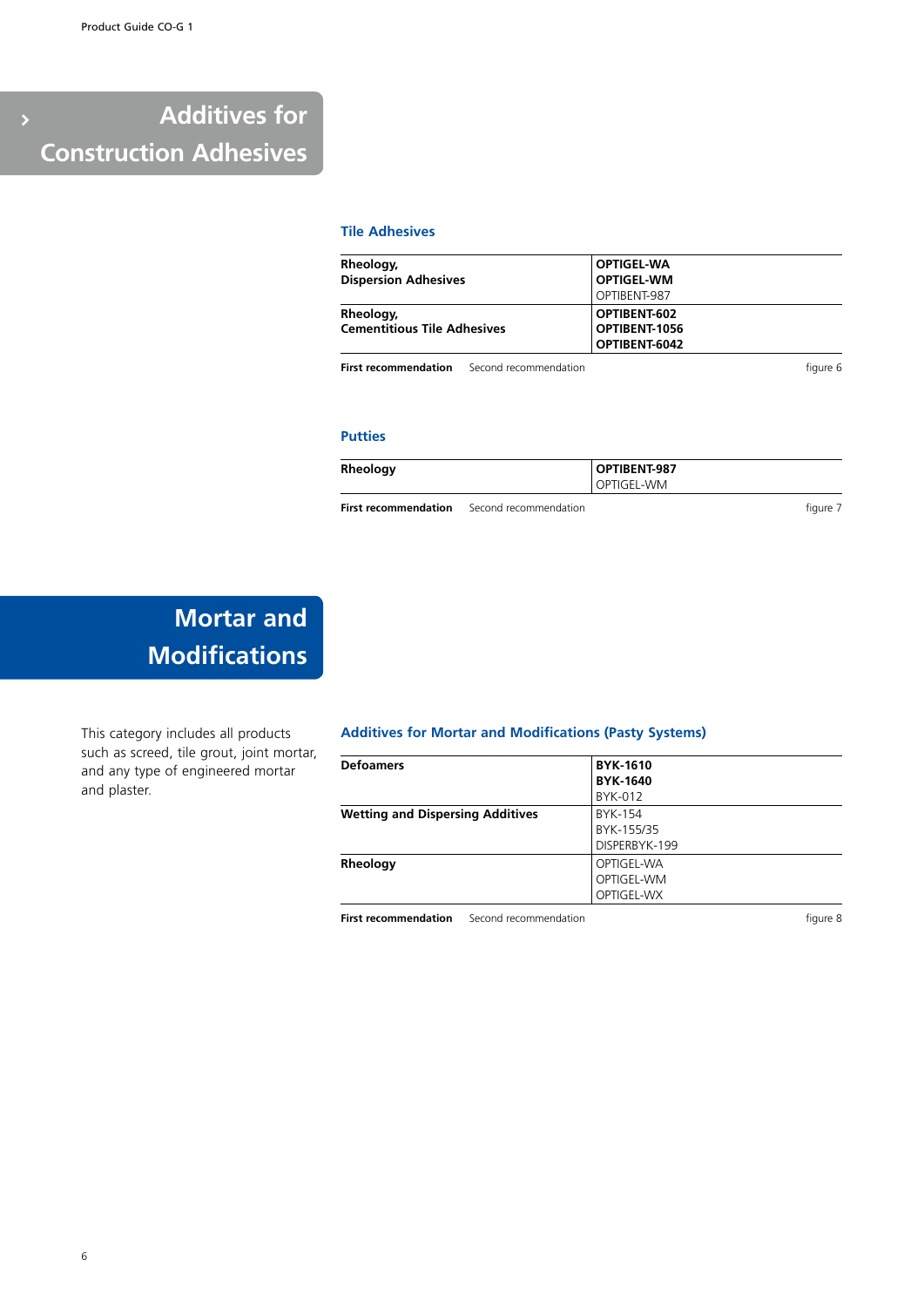# **Rheology Additives for Dry Mortars**

# **Plaster/anhydrite-based Systems**

| <b>Drywall Mounts</b>                             | OPTIBENT-987       |          |
|---------------------------------------------------|--------------------|----------|
| <b>Plasters/Light-weight Plasters</b>             | OPTIBENT-602       |          |
| <b>Thin-set Plaster</b>                           | OPTIBENT-602       |          |
|                                                   | OPTIBENT-987       |          |
| <b>Screeds</b>                                    | <b>OPTIBENT-MF</b> |          |
|                                                   | OPTIBENT-940       |          |
|                                                   | OPTIBENT-987       |          |
| <b>Spackling Compounds</b>                        | OPTIBENT-987       |          |
|                                                   | OPTIBENT-602       |          |
| <b>First recommendation</b> Second recommendation |                    | figure 9 |

# **Lime-cement-based Systems**

| <b>Lime-cement Renders</b>       | OPTIBENT-602   |
|----------------------------------|----------------|
|                                  | OPTIBENT-987   |
|                                  | OPTIBENT-1008  |
|                                  | OPTIBENT-NT 10 |
| Light-weight Lime-cement Renders | OPTIBENT-602   |
|                                  | OPTIBENT-1008  |
|                                  | OPTIBENT-987   |
|                                  | OPTIBENT-NT 10 |

**First recommendation** Second recommendation **Figure 10** figure 10

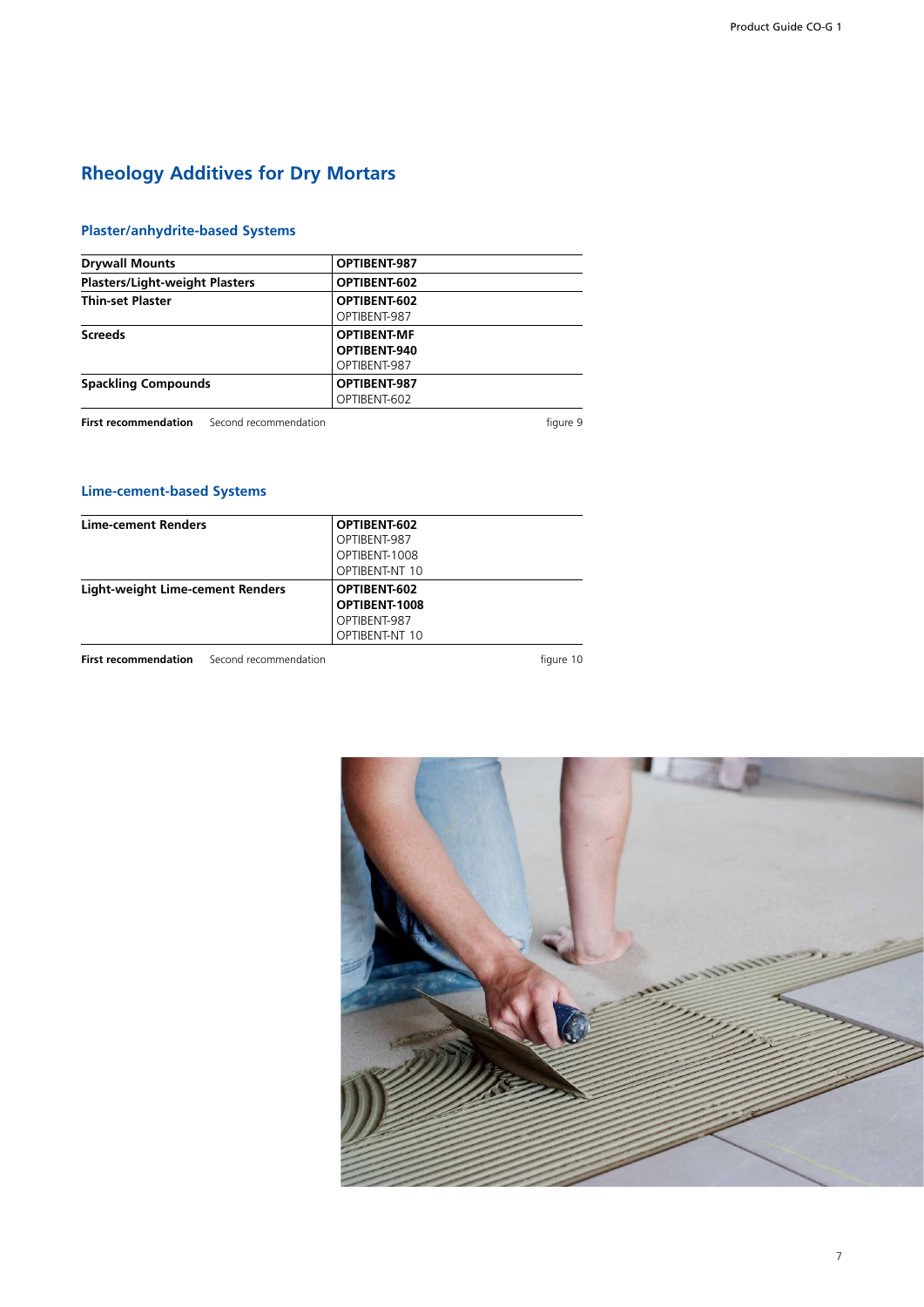# **Mortar and Modifications**

Refer to the B-RI 11 OPTIBENT brochure for more information.



## **Cement-based Systems**

| <b>Self-leveling Compounds</b>                 | <b>OPTIBENT-MF</b>    |
|------------------------------------------------|-----------------------|
|                                                | OPTIBENT-987          |
|                                                | OPTIBENT-NT 10        |
| <b>Reinforcement Mortars</b>                   | OPTIBENT-1008         |
|                                                | OPTIBENT-1248         |
|                                                | <b>OPTIBENT-NT 10</b> |
| <b>Concrete Restoration</b>                    | <b>OPTIBENT-MF</b>    |
|                                                | OPTIBENT-602          |
|                                                | OPTIBENT-1056         |
| <b>Water-proofing Slurries</b>                 | <b>OPTIBENT-MF</b>    |
|                                                | OPTIBENT-987          |
|                                                | <b>OPTIBENT-NT 10</b> |
| <b>Screeds</b>                                 | <b>OPTIBENT-MF</b>    |
|                                                | OPTIBENT-987          |
| <b>Grout/Joint Compounds</b>                   | OPTIBENT-987          |
|                                                | <b>OPTIBENT-NT 10</b> |
| <b>Stucco</b>                                  | OPTIBENT-1248         |
|                                                | OPTIBENT-987          |
|                                                | OPTIBENT-1008         |
|                                                | OPTIBENT-NT 10        |
| <b>Light-weight Renders</b>                    | OPTIBENT-602          |
|                                                | OPTIBENT-1008         |
|                                                | OPTIBENT-987          |
|                                                | OPTIBENT-NT 10        |
| <b>Masonry Mortars/</b>                        | OPTIBENT-1008         |
| Light-weight Masonry M.                        | OPTIBENT-987          |
| <b>Adhesives for Concrete Precision Blocks</b> | OPTIBENT-602          |
|                                                | OPTIBENT-1056         |
| <b>Repair Mortars</b>                          | OPTIBENT-602          |
|                                                | OPTIBENT-1056         |
|                                                | OPTIBENT-987          |
| <b>Restoration Renders</b>                     | OPTIBENT-602          |
|                                                | OPTIBENT-1008         |
| <b>Base Coats</b>                              | OPTIBENT-602          |
|                                                | OPTIBENT-1008         |
|                                                | OPTIBENT-987          |
| <b>Block Fillers</b>                           | OPTIBENT-987          |
| <b>EIFS/Adhesives/Reinforcement Mortars</b>    | OPTIBENT-1008         |
|                                                | OPTIBENT-1248         |
|                                                | OPTIBENT-6042         |
|                                                | OPTIBENT-1056         |

**First recommendation** Second recommendation **figure 11**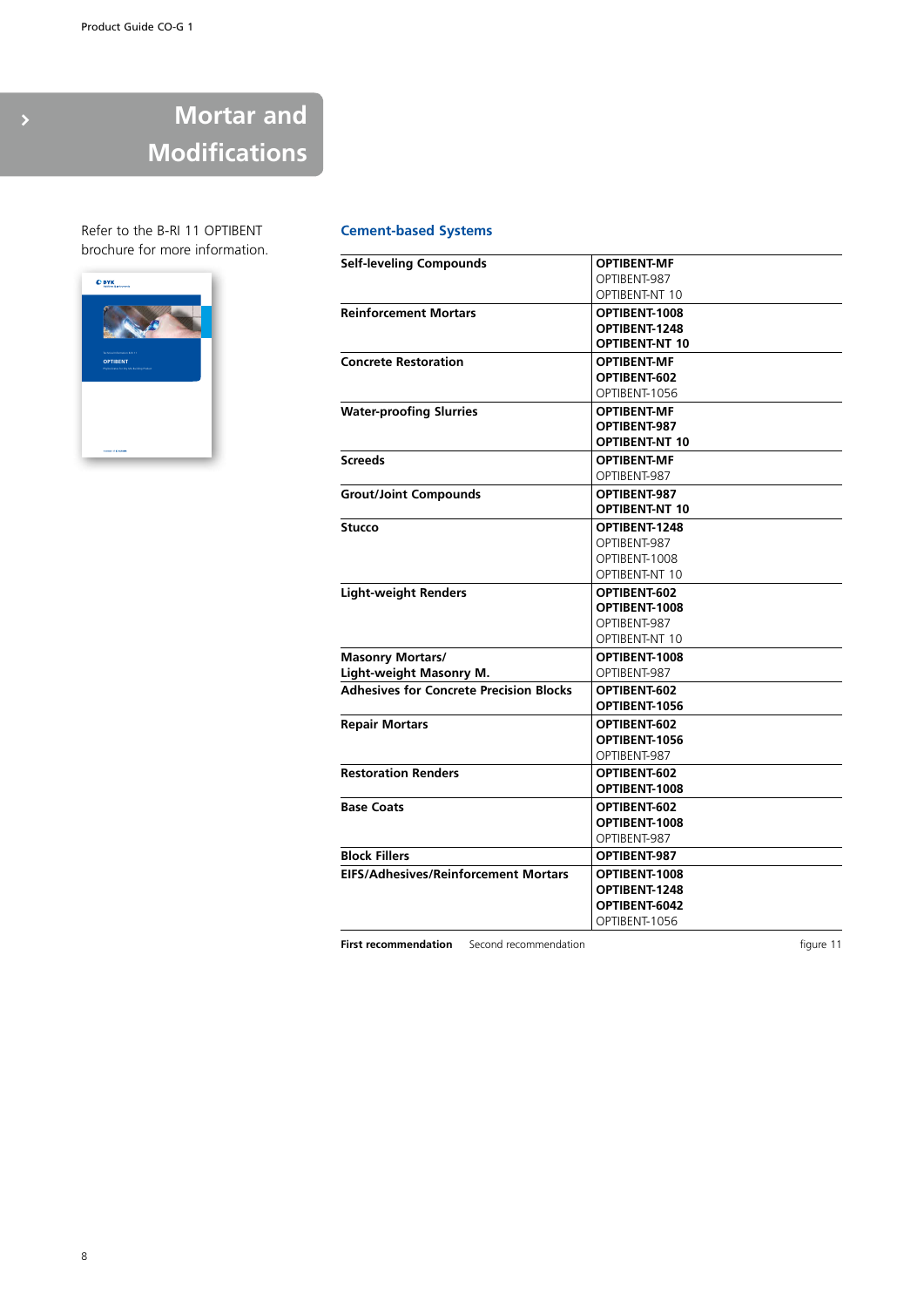# **Bitumen**

Bitumen is primarily comprised of long-chain hydrocarbons. It is a natural product, but it is also obtained during the fractionated distillation of crude oil. Bitumen is a thermoplastic material that liquefies and becomes processable at temperatures ranging from 150 to 200 °C. It is utilized primarily in the construction of roads and as a sealant/ insulator for buildings and roofs.

### **Additives for Bitumen/Bituminous Emulsions**

| <b>Defoamers</b> |                                         | <b>BYK-1640</b>       |  |
|------------------|-----------------------------------------|-----------------------|--|
|                  |                                         | <b>BYK-1730</b>       |  |
|                  |                                         | BYK-022               |  |
|                  | <b>Wetting and Dispersing Additives</b> | <b>BYK-154</b>        |  |
| Rheology         | <b>Aqueous</b>                          | <b>OPTIGEL-CG</b>     |  |
|                  |                                         | <b>OPTIGEL-CK</b>     |  |
|                  |                                         | OPTIGEL-WM            |  |
|                  |                                         | LAPONITE-RD           |  |
|                  | Solvent-borne                           | <b>TIXOGEL-EZ 100</b> |  |
|                  |                                         | <b>TIXOGEL-VP</b>     |  |

**First recommendation** Second recommendation **figure 12** 

# **Concrete Protection**

Concrete can be damaged by weather, air pollutants or acid rain. In addition to optical appeal, a specific objective is to protect the concrete from these external effects. This prevents damage to the concrete and the rebar inside.

# **Additives for Protective Cement Coatings**

|                             | <b>Water-borne Systems</b> | <b>Solvent-borne Systems</b> |
|-----------------------------|----------------------------|------------------------------|
| <b>Defoamers</b>            | <b>BYK-1640</b>            | <b>BYK-066 N</b>             |
|                             | BYK-1710                   | BYK-052 N                    |
| Rheology Additives          | <b>BYK-7420 ES</b>         | <b>BYK-431</b>               |
| Wetting and                 | ANTI-TERRA-250             | DISPERBYK-145                |
| <b>Dispersing Additives</b> | DISPERBYK-199              | DISPERBYK-108                |
|                             | DISPERBYK-2015             |                              |

**First recommendation** Second recommendation **Second Figure 13** 

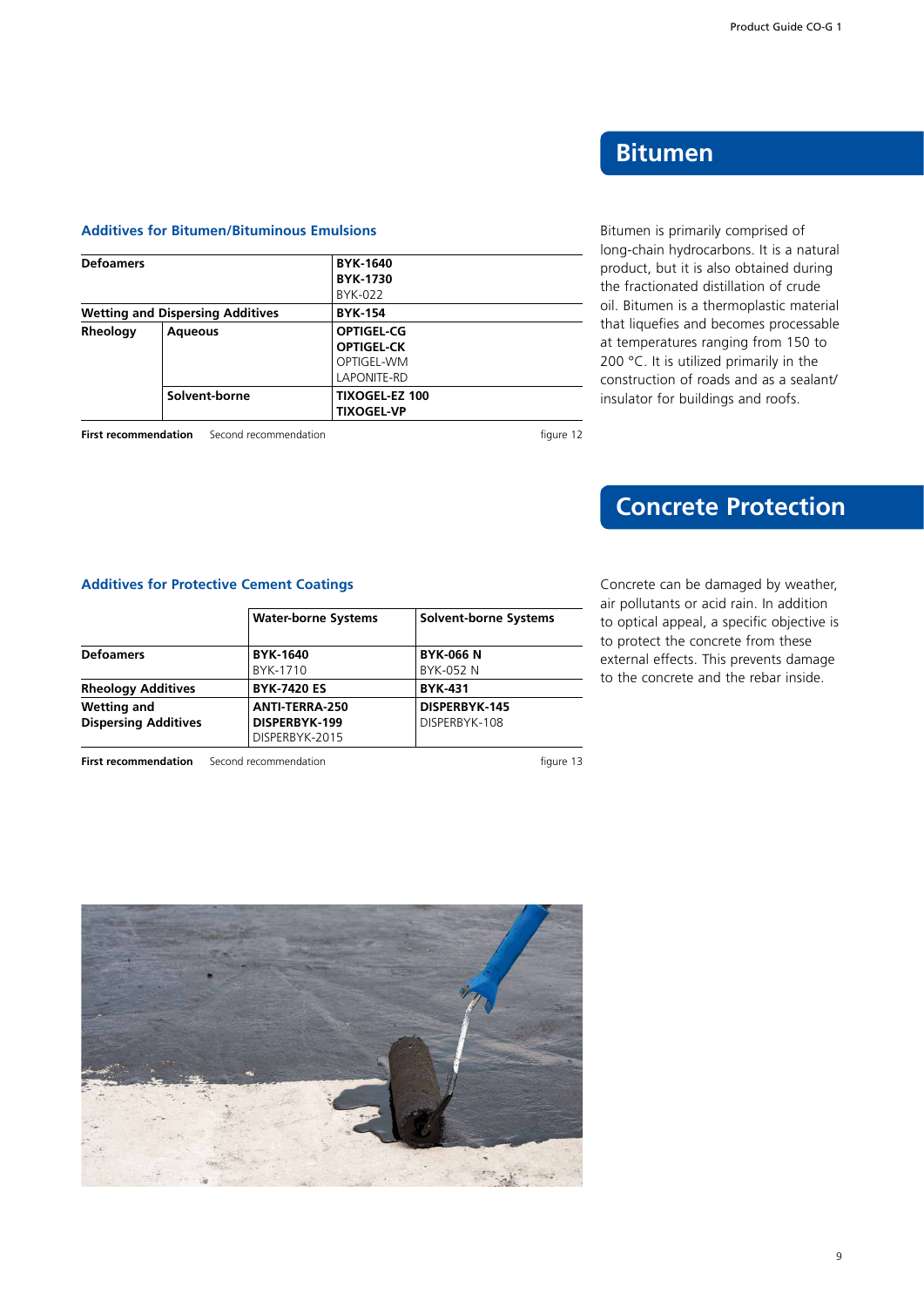# **Defoamers for Three-pack Self-leveling PU Systems**

Key quality criteria for self-leveling coatings include properties such as good leveling, a consistent appearance, and a surface without pinholes and other defects. Defoamers contribute significantly towards these properties. They ensure that air incorporated during mixing and application is removed from the material.

As a result of the relatively short pot life of approx. 15–20 minutes, highly effective and therefore incompatible defoamers are required in 3-pack PU systems to ensure a rapid defoaming of the system. This incompatibility, however, can cause problems like phase separation or surface defects such as cratering.

The liquid products BYK-066 N and BYK-1794 and the solid product BYK-1690 SD provide three defoamers that are ideally suited to use in 3-pack PU systems. They are characterized by their high efficiency whilst still being easy to incorporate. Supplied as a solid product, BYK-1690 SD can be added to the dry mix, which also enables existing formulations to be easily improved.

### **Phase Separation in Binder**



figure 14

## **Density of a Three-pack PU System One Minute After Application**



#### **Flow Diameter and Surface Appearance**

| <b>Additive</b>                               | (%) on total<br><b>Formulation</b> | <b>Flow Diameter</b><br>(mm) | <b>Surface Appearance</b>                 |
|-----------------------------------------------|------------------------------------|------------------------------|-------------------------------------------|
| Without additive                              | 0.6                                | 122                          | Crater/pinholes                           |
| BYK-066 N in binder                           | 0.5                                | 128                          | Less craters/micro pores                  |
| BYK-1794 in binder                            | 0.5                                | 124                          | Minimal craters/micro pores               |
| BYK-1690 SD in dry mix                        | 0.5                                | 125                          | Less craters/micro pores                  |
| BYK-066 N in binder<br>BYK-1690 SD in dry mix | 0.5<br>0.5                         | 135                          | No craters/homogeneous/<br>smooth surface |
| BYK-1794 in binder<br>BYK-1690 SD in dry mix  | 0.5<br>0.5                         | 130                          | No craters/homogeneous/<br>smooth surface |



figure 16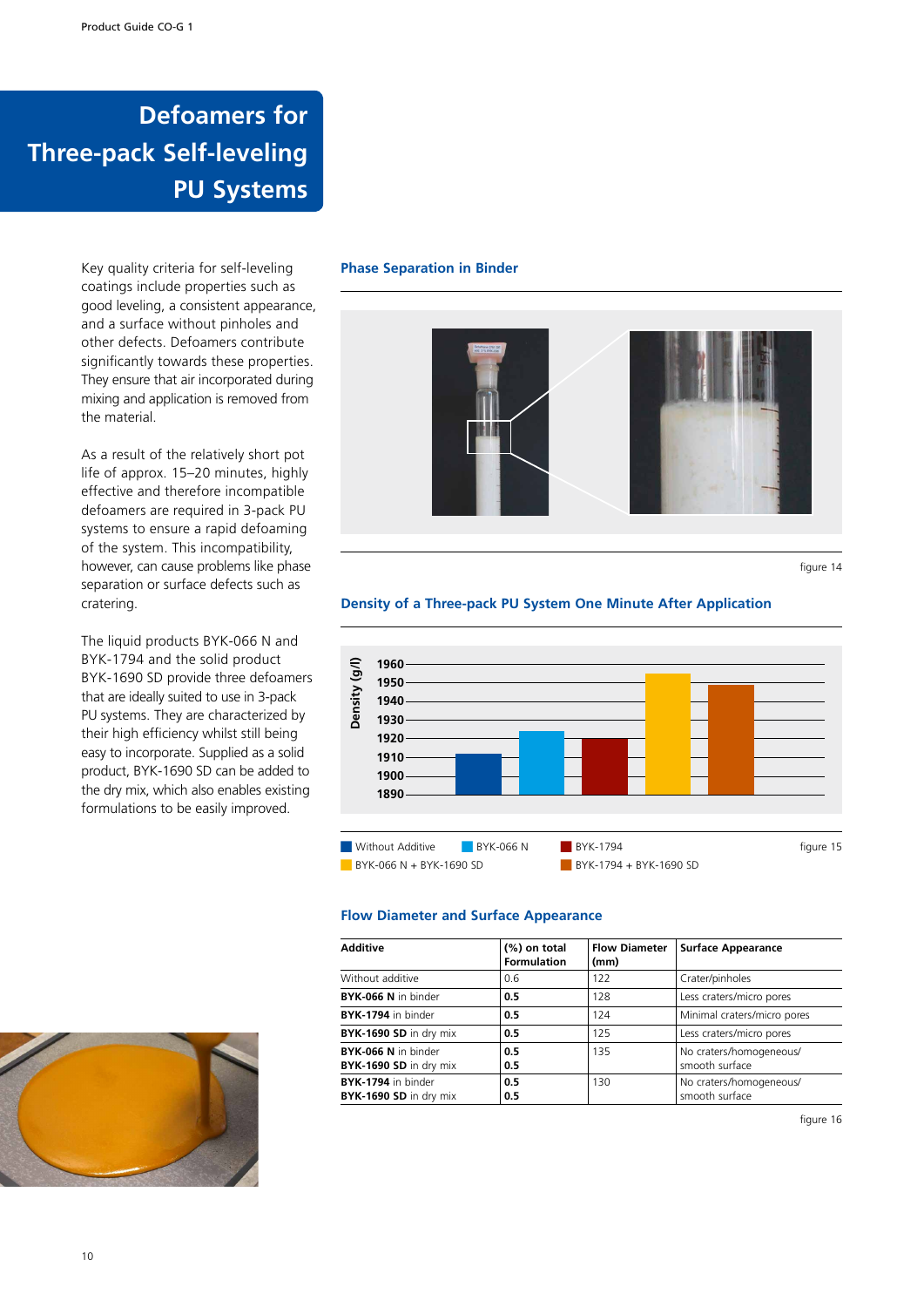# **Plastics (Liquid Plastics)**

Additional information can be found in the CC-A 1 "Additives for Polyurethane C.A.S.E. Applications" and CC-A 4 "Additives for Epoxy-Systems" brochures.



**Additives for Polyurethane Applications**

 $O$  BYK

# **Additional Information**

## **BYK Additive Guide App**

Higher speed, easier operation and offline availability – these were the main challenges that had to be mastered to implement the BYK app. Similar to the Additive Guide on the BYK website (www.byk.com), the new 2.0 version of the new BYK Additive Guide app offers

- an additive search function
- an option for finding suitable additives by selecting your application areas.

An intuitive user interface and a clear design enhance the app's user friendliness and overall appearance.

Navigation is possible in English, Chinese or German.

Technical data sheets and further information on the additives, e.g. their food regulatory status, are available in up to 10 languages. It is possible to bookmark additives and to e-mail documents.

**Additives for Epoxy Applications**

 $O$  BYK

A check for updates is initialized every time the app is launched online. Since the user can opt to download these updates or not, the app is also available offline.

Check out the new BYK app that enables you to use all the information on BYK additives quickly and easily.